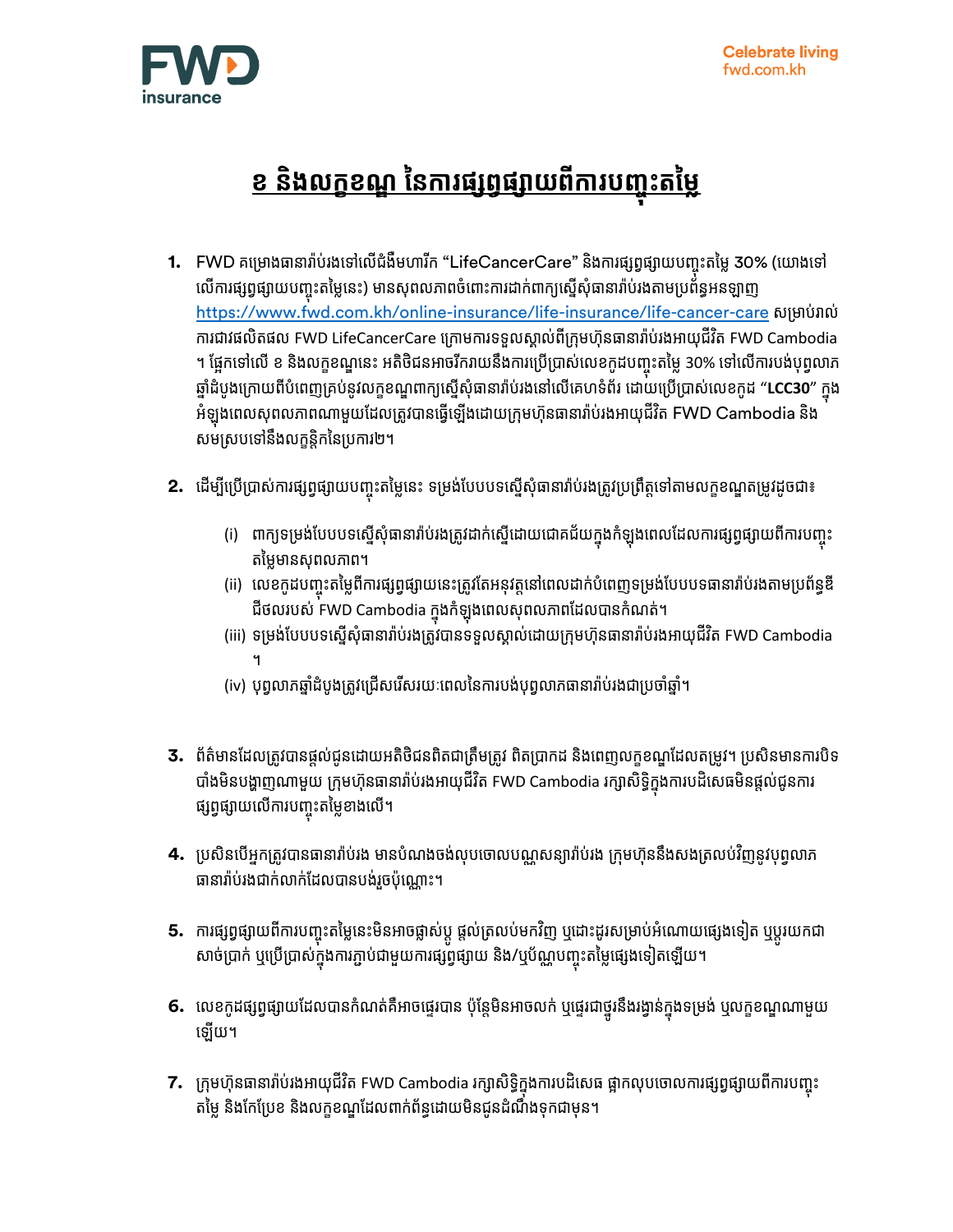

- **8.** ក្រុមហ៊ុនធានារ៉ាប់រងអាយុជីវិត FWD Cambodia
- **9.** ចំពោះកំណត់ត្រានៃទម្រង់បែបបទស្នើសុំធានារា់ប់រងអាយុជីវិតសម្រាប់ការផ្តល់ជូនពិសេសនេះ (រាប់បញ្ចូលតែមិនកំណត់ ចំពោះកាលបរិច្ឆេទ និងពេលវេលា) និងមានកត់ត្រាទុកក្នុងប្រព័ន្ធឌីជីថលរបស់ក្រុមហ៊ុនធានារាំប់រងអាយុជីវិត FWD Cambodia។ ក្រុមហ៊ុនធានារ៉ាប់រងអាយុជីវិត FWD Cambodia នឹងមិនទទួលខុសត្រូវចំពោះការយឺតយ៉ាវ ការបាត់បង់ កំហុស ឬស្ថានការណ៍បច្ចេកទេសណាមួយដែលកើតឡើងដោយសារកុំព្យួទ័រ និង/ឬអ៊ីនធីណេត ដំណើរការខុសប្រក្រតី ឬ បញ្ហាបច្ចេកទេសទូទៅនោះឡើយ។
- **10.** ផលិតផលដែលបានកំំណត់ខាងលើគឺស្ថិតនៅក្រោមលក្ខខណ្ឌ និងបទប្បញ្ញត្តិរបស់ក្រុមហ៊ុន។ សម្រាប់ព័ត៌មានលម្អិត សូម ចូលទៅកាន់ <https://www.fwd.com.kh/online-insurance/life-insurance/life-cancer-care> ។
- **11.** ក្នុងករណីដែលមានវិវាទណាមួយកើតឡើង ក្រុមហ៊ុនធានារា៉ប់រងអាយុជីវិត FWD Cambodia រក្សាសិទ្ធិក្នុងការសម្រេច ចិត្តជាក់លាក់ស្របទៅនឹងស្ថានការណ៍តម្រូវ។
	- (i) ការផ្ដល់ជូនពិសេសនេះត្រូវបានផ្ដល់ដោយ FWD Life Insurance Cambodia Plc.ដែលមានបំណងផ្ដល់ ជូននៅក្នុងប្រទេសកម្ពុជាតែប៉ុណ្ណោះ និងមិនត្រូវបានចាត់ទុកជាកត្តាចម្បង ឬជាការផ្តល់អនុសាសន៍ក្នុងការទទួល យកការការពារពីផលិតផលណាមួយរបស់ក្រុមហ៊ុនធានារ៉ាប់រងអាយុជីវិត FWD Cambodia ឡើយ។ សូមពិនិត្យមើលខិត្តប័ណ្ណផ្សព្វផ្សាយ ខ និងលក្ខខណ្ឌអំពីផលិតផលដើម្បីទទួលបានព័ត៌មានលម្អិត។
	- (ii) ការផ្សព្វផ្សាយអំពីការបញ្ចុះតម្លៃ ឬការផ្តល់ជូនពិសេសនេះតម្រូវឱ្យមានការស្វែងយល់បន្ថែមជាមួយឯកសារភ្ជាប់ ច ដែលមានដូចជា ខិត្តប័ណ្ណផ្សព្វផ្សាយរបស់ផលិតផល និងខ និងលក្ខខណ្ឌផ្សេងៗដែលពាក់ព័ន្ធ។ អ្នកមិនគួរទិញ ផលិតផលនេះដោយផ្អែកលើមូលដ្ឋាននៃការផ្សព្វផ្សាយអំពីការបញ្ចុះតម្លៃ ឬការផ្តល់ជូនពិសេសតែប៉ុណ្ណោះនោះ ច ទេ។ សម្រាប់ព័ត៌មានលម្អិត និងសេចក្ដីប្រកាសនានានៃគម្រោង ធានារាំប់រងដែលពាក់ព័ន្ធ សូមពិនិត្យមើល ខិត្តប័ណ្ណផ្សព្វផ្សាយផលិតផល និងឯកសារលក្កខណ្ឌដែលពាក់ព័ន្ធ។
- **12.** សម្រាប់ព័ត៌មានបន្ថែម សូមទាក់ទងមកកាន់ក្រុមការងារសេវាកម្មអតិថិជនរបស់ក្រុមហ៊ុនធានារ៉ាប់រងអាយុជីវិត FWD Cambodia តាមរយៈលេខទូរស័ព្ទ O87 339 982 / O78 339 988 ឬ Telegram Channel តាមរយៈតំណភ្ជាប់ នេះ [https://t.me/fwdcambodia\\_cs](https://t.me/fwdcambodia_cs) នេះ ជារៀងរាល់ថ្ងៃពីម៉ោង 8:30 ព្រឹក រហូតដល់ម៉ោង 5:00 ល្ងាច។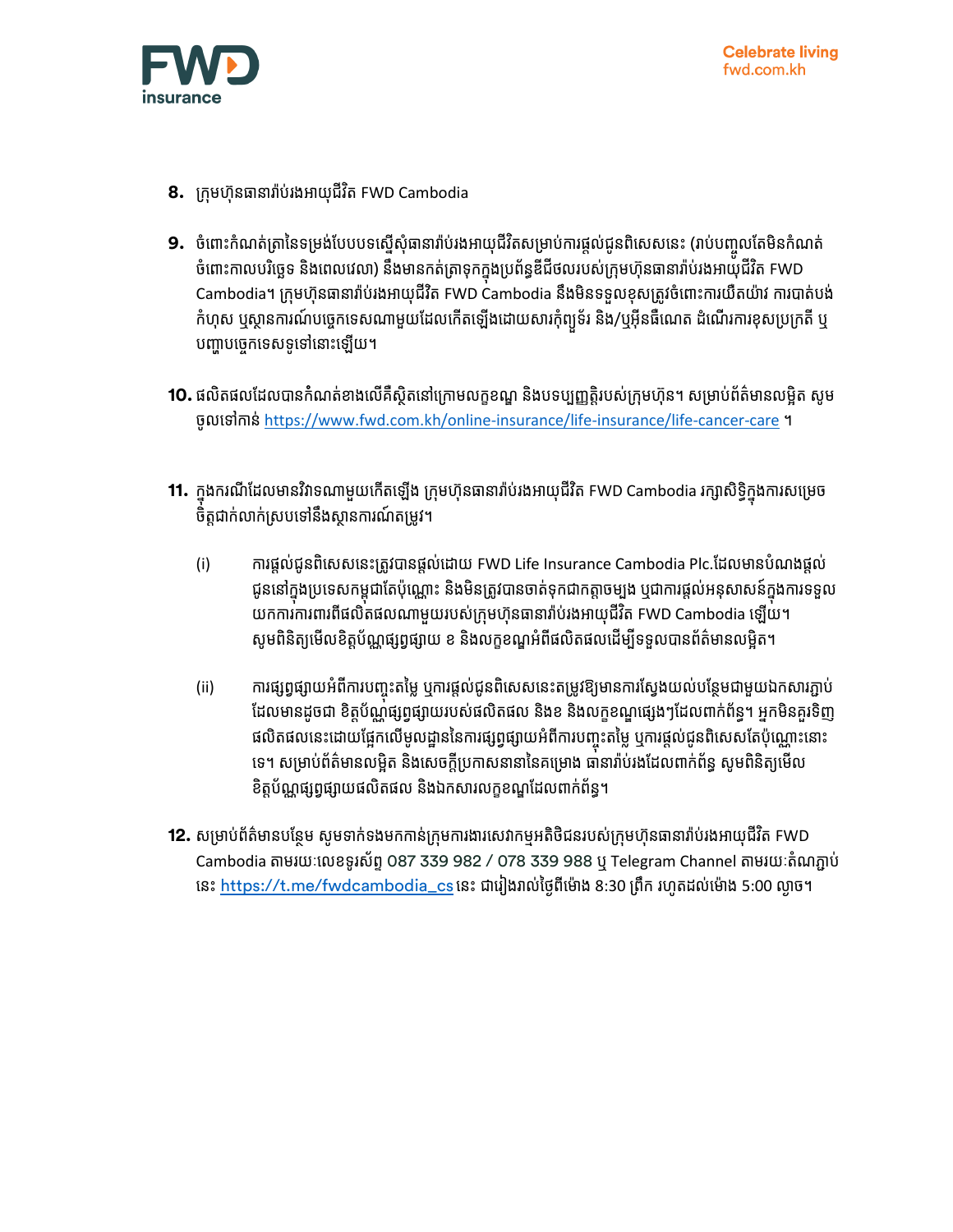

## **Promotion Terms and Conditions**

- 1. FWD LifeCancerCare Protection Plan 30% Discount Premium Promotion ("this promotion") is applicable to the online application through <https://www.fwd.com.kh/online-insurance/life-insurance/life-cancer-care> for FWD LifeCancerCare Protection Plan ("The Designated Product") underwritten by FWD Life Insurance Cambodia Plc. Subject to these Terms and Conditions, customers can enjoy a premium discount of 30% in the first policy year by successfully completing the online application of the Designated Product through FWD Platform using the promotion code "LCC30" ("The Designated Promotion Code") during the promotion period as designated by FWD Life Insurance Cambodia Plc. from time to time ("The Designated Promotion Period") and met the requirement in clause 2.
- 2. To be eligible for this Promotion, applicants must meet the following requirements: (1) the application must be successfully submitted during the Designated Promotion Period; (2) the Designated Promotion Code must be applied at the time of online application through FWD Platform during the Designated Promotion Period; (3) the application must be accepted by FWD Life Insurance Cambodia Plc.; and (4) first year premium must be paid in yearly payment mode.
- 3. All information provided by the customers must be true, correct and complete. Otherwise, FWD Life Insurance Cambodia reserve(s) the right to forfeit this Promotion.
- 4. If the policy issued is cancelled during the waiting period, FWD Life Insurance Cambodia Plc. will only refund actual premium paid by the policyholder.
- 5. This Promotion cannot be changed, returned, exchanged for other gifts or redeemed for cash, nor used in conjunction with other promotions and/or coupon(s).
- 6. The Designated Promotion Code is transferrable but cannot be sold nor transferred in return for any rewards in any form or manner.
- 7. FWD Life Insurance Cambodia Plc. reserve(s) the right to amend, suspend or terminate this Promotion and to amend the relevant terms and conditions at any time at its sole discretion without prior notice.
- 8. FWD Life Insurance reserves the right to change any prizes with equal or similar value without prior notice.
- 9. For the record of application for this Promotion (including but not limited to the date and time), FWD Life's system record shall prevail. FWD Life Insurance Cambodia will